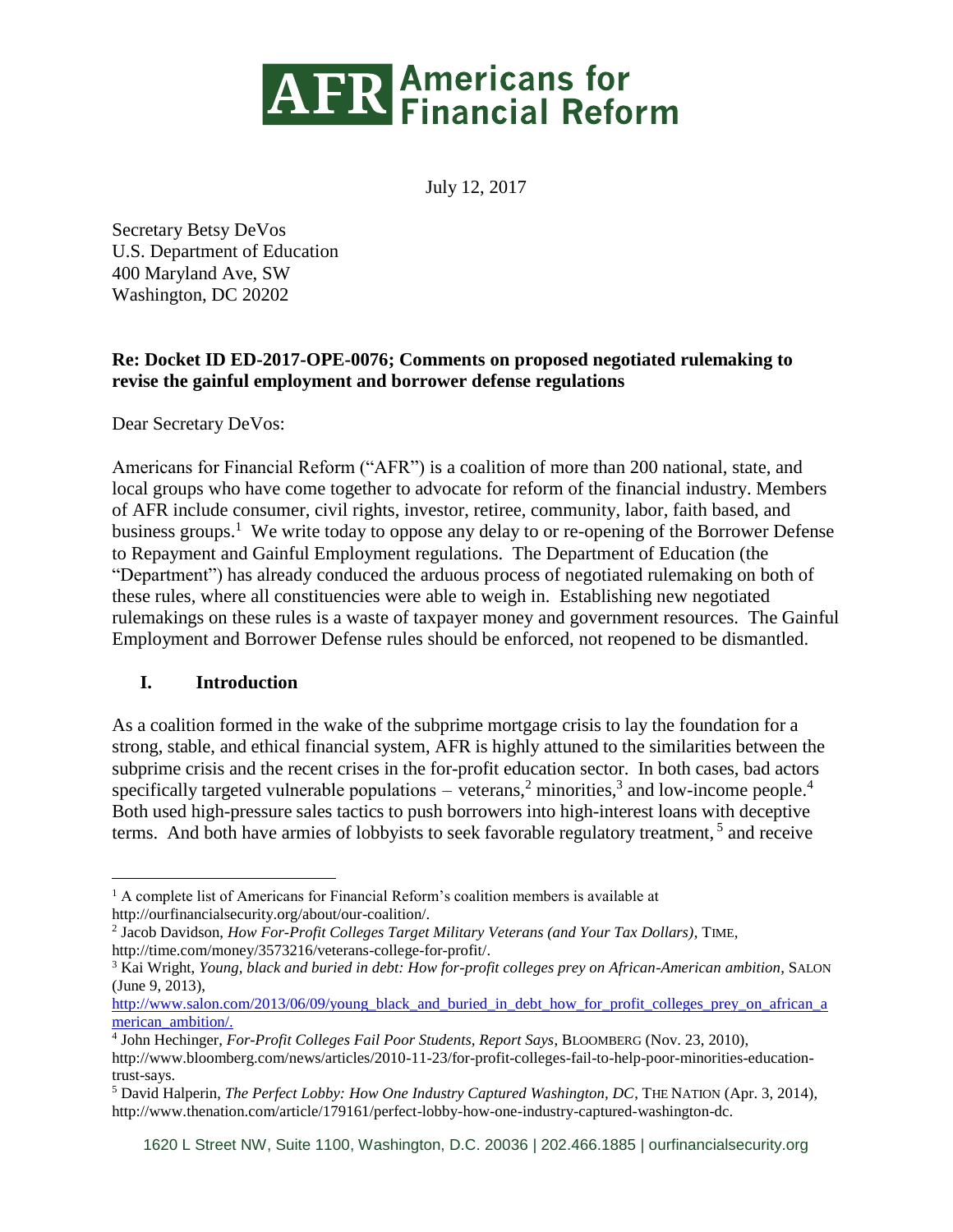extensive taxpayer support in a variety of ways.<sup>6</sup> But the abuses by for-profit schools is even more extreme in the sense that they are entirely dependent on government funding for their very existence.

For-profit colleges also exploited the economic devastation that followed the bursting of the housing bubble – where, according to Pew, Black wealth fell by more than half, and Latino wealth fell by 66 percent<sup>7</sup> – to increase enrollment from the ranks of the newly unemployed. In internal documents obtained by the Department of Justice, Corinthian described its target demographic as people who were "isolated" and "stuck."<sup>8</sup> This targeting worked: the biggest increase in enrollment in for-profit schools came in the immediate wake of the crisis, from 2008- 2009, when many Americans were feeling stuck. And many of these same communities targeted in the subprime crisis were targeted once again by for-profit schools. Between 2004 and 2010, Black enrollment in four-year for-profit schools jumped 264 percent (contrasted with just a 24 percent growth in black student enrollment in four-year public colleges during the same time period).<sup>9</sup> An analysis of Corinthian's 2014 enrollment numbers shows that people of color comprised the majority (62 percent) of its students, women comprised 71 percent of its students, and African-American women comprised 26 percent. And a report from The Leadership Conference on Civil and Human Rights, *Gainful Employment: A Civil Rights Perspective*, showed that African-American and Latino students are over-represented in for-profit colleges, making up 41 percent of the student body.

As the Department knows, in too many cases, these institutions provided terrible outcomes for their students. The National Bureau of Economic Research found that on average, those who pursue Associate's and Bachelor's degrees at for-profit schools make *less money* after they attend than they did before.<sup>10</sup> Both the Gainful Employment rule and the Borrower Defense rule update contained preventative medicine meant to combat these kinds of abuses. And the Borrower Defense rule update clarified how students who fell victim to this kind of fraud may pursue relief. We are deeply concerned by the Department's decision to open new negotiated rulemakings on these regulations. It will do nothing to curtail these abuses, and will betray the promise Secretary DeVos has made to "protect individual borrowers from fraud, ensure accountability across institutions of higher education and protect taxpayers."<sup>11</sup>

 $\overline{a}$ 

<sup>6</sup> Chris Kirkham, *Corinthian, Department of Education reach deal; campuses to be sold*, LA TIMES (June 23, 2014), http://www.latimes.com/business/la-fi-corinthian-deal-20140623-story.html.

<sup>7</sup> Rakesh Kochhar, Richard Fry and Paul Taylor, *Wealth Gaps Rise to Record Highs Between Whites, Blacks, Hispanics*, PEW RESEARCH CENTER (July 26, 2011), http://www.pewsocialtrends.org/2011/07/26/wealth-gaps-riseto-record-highs-between-whites-blacks-hispanics/

<sup>8</sup> *Attorney General Kamala D. Harris Files Suit in Alleged For-Profit College Predatory Scheme*, STATE OF CALIFORNIA DEPARTMENT OF JUSTICE, OFFICE OF THE ATTORNEY GENERAL (Oct. 10, 2013),

https://oag.ca.gov/news/press-releases/attorney-general-kamala-d-harris-files-suit-alleged-profit-college-predatory. 9 Julianne Hing, *Are For-Profit Colleges the Answer for Black Students?*, COLORLINES (Sept. 10, 2016), http://www.colorlines.com/articles/are-profit-colleges-answer-black-students.

<sup>10</sup> Stephanie Riegg Cellini and Nicholas Turner, *Gainfully Employed? Assessing the Employment and Earnings of For-Profit College Students Using Administrative Data*, NBER WORKING PAPER NO. W22287 (May 2016), http://ssrn.com/abstract=2786445.

<sup>&</sup>lt;sup>11</sup> Secretary DeVos Announces Regulatory Reset to Protect Students, Taxpayers, Higher Ed Institutions, U.S. Department of Education (Jun. 14, 2017), https://content.govdelivery.com/accounts/USED/bulletins/1a250b5.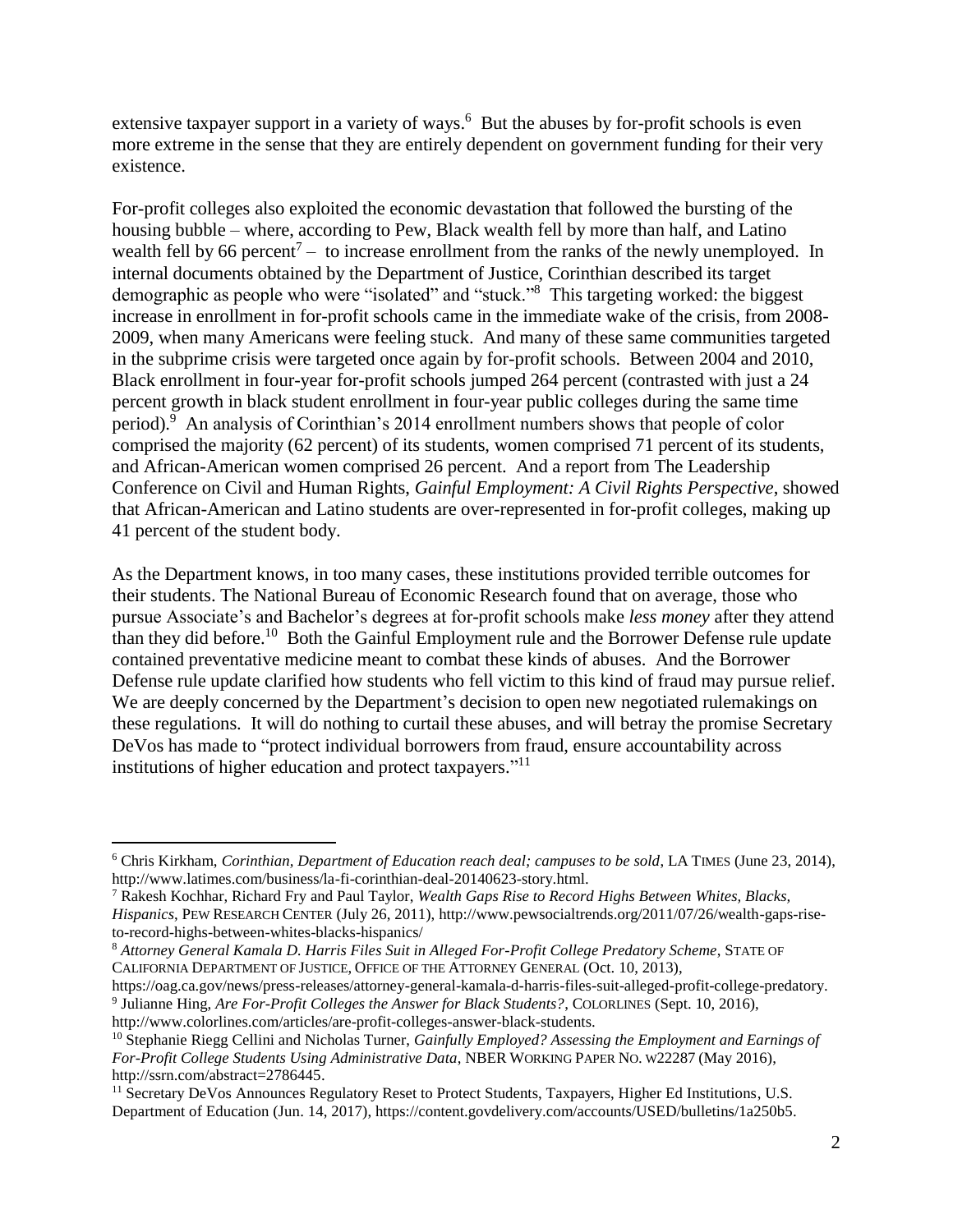### **II. Borrower Defense to Repayment**

### **a. Re-doing Borrower Defense Wastes Taxpayer Money and Government Resources**

Rather than re-doing negotiated rulemakings on Gainful Employment and Borrower Defense, the Department should instead focus its resources on ensuring that borrowers targeted by unscrupulous and illegal practices by their schools have the chance move on with their lives. Borrowers who attended schools like Corinthian and ITT Tech stare down serious consequences every day, from the burden of the debt itself, to ruined credit that interferes with their ability to own or rent a home, to ongoing unemployment or underemployment, to being hounded by debt collectors to repay loans foisted on them by schools who broke the law.

Consumer advocates, State attorneys general, and lawmakers alike have, since 2014, not only called on the Department to provide automatic, group relief to the former Corinthian students harmed by its illegal acts, but also urged the Department to develop a fair and efficient group process for discharging debt moving forward.<sup>12</sup> To roll back the clarity on process and procedures that the 2016 Borrower Defense update provided will do *nothing* to advance Secretary DeVos's stated goal of protecting students as her first priority.<sup>13</sup>

It is even more concerning that while students wait for the debt cancellation they are owed by law, this administration has hired Robert Eitel. Mr. Eitel took a leave of absence from being the vice president for regulatory legal services for the for-profit chain Bridgepoint, a chain that would benefit not only from the illegal delay of Borrower Defense this administration has advanced, but benefit again from any dismantling of this decades-old rule. Bridgepoint also faced scrutiny from the Securities and Exchange Commission (SEC), the State attorneys general of California and Massachusetts, and is under investigation by the Department of Justice for possible violations of the 90/10 rule, which ensures that schools cannot receive more than 90%

http://www.warren.senate.gov/files/documents/2014%2012%209%20Corinthian%20Letter.pdf; Representative Maxine Waters, *What the Department of Education can learn from the foreclosure crisis*, The Hill (May 18, 2015), [http://thehill.com/opinion/op-ed/242238-what-the-department-of-education-can-learn-from-the-foreclosure-crisis;](http://thehill.com/opinion/op-ed/242238-what-the-department-of-education-can-learn-from-the-foreclosure-crisis) Letter from [35 Senators](http://www.help.senate.gov/ranking/newsroom/press/senate-dems-students-deserve-immediate-debt-relief-after-attending-schools-engaged-in-deceptive-and-predatory-practices) to the White House, calling for Automatic Relief To Groups Of Students Who Have Been Victims Of Predatory Practices, US SENATE COMMITTEE ON HEALTH, EDUCATION, LABOR & PENSIONS (Mar. 9, 2016), http://www.help.senate.gov/ranking/newsroom/press/senate-dems-students-deserve-immediate-debt-relief-after-attending-schools-engaged-in-deceptive-and-predatory-practices; Letter from [43 lawmakers](https://www.merkley.senate.gov/news/press-releases/wyden-merkley-urge-education-secretary-to-provide-full-debt-relief-to-defrauded-student-borrowers) in the House and Senate urged Secretary of Education Dr. John King to create strong protections and a streamlined path to debt relief for student loan borrowers in the Department's forthcoming "borrower defense" rule, U.S. SENATOR JEFF MERKLEY (Apr. 29, 2016), https://www.merkley.senate.gov/news/press-releases/wyden-merkley-urge-education-secretary-toprovide-full-debt-relief-to-defrauded-student-borrowers; Letter from [19 State Attorneys General](http://www.ncdoj.gov/getdoc/35445542-e651-4c03-a44c-e0b1c687bcd0/DoE-Letter_2016_03_18.aspx) asking for a group process for discharging debt for defrauded students, THE COMMONWEALTH OF MASSACHUSETTS, OFFICE OF THE ATTORNEY GENERAL (Mar. 18, 2016), http://www.ncdoj.gov/getdoc/35445542-e651-4c03-a44c-

 $\overline{a}$ <sup>12</sup> E.g: Letter from 13 Senators Urging Department Of Education To Discharge Loans For Students At Colleges That Break The Law, U.S. SENATOR ELIZABETH WARREN (Dec. 9, 2014),

e0b1c687bcd0/DoE-Letter 2016 03 18.aspx; and Letter from [34 Consumer and Civil rights orgs](http://ourfinancialsecurity.org/wp-content/uploads/2016/03/CoalitionLetterOnBorrowerDefense_March11_2016.pdf) asking the Department to provide automatic discharges when there is sufficient evidence of wrongdoing, AMERICANS FOR FINANCIAL REFORM (Mar. 11, 2016), http://ourfinancialsecurity.org/wp-

content/uploads/2016/03/CoalitionLetterOnBorrowerDefense\_March11\_2016.pdf.

<sup>&</sup>lt;sup>13</sup> Secretary DeVos Announces Regulatory Reset to Protect Students, Taxpayers, Higher Ed Institutions, U.S. Department of Education (Jun. 14, 2017), https://content.govdelivery.com/accounts/USED/bulletins/1a250b5.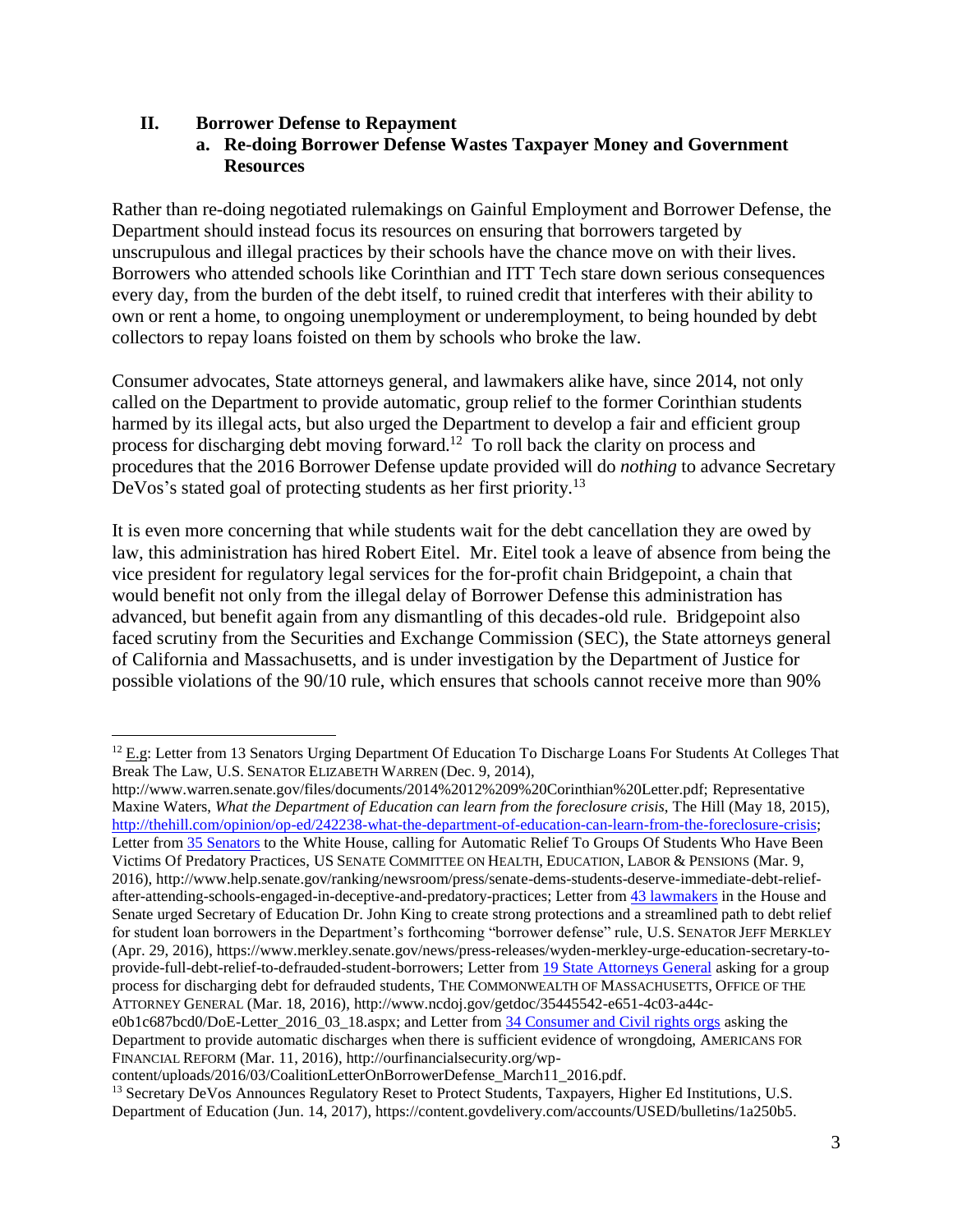of their revenue from Title IV funds.<sup>14</sup> While the *NYTimes* has reported that Eitel has volunteered to recuse himself from weighing in on the Gainful Employment regulation, Eitel must also recuse himself from any involvement in the Borrower Defense rule.<sup>15</sup> These two rules are highly interconnected, and there are many provisions in the 2016 Borrower Defense update that would impact Bridgepoint, including the financial responsibility sections of the rule update. In addition, in a recent SEC filing Bridgepoint openly admitted that the Borrower Defense rule "could damage our reputation in the industry and have a material adverse effect on enrollments and our revenues, financial condition, cash flows and results of operations."<sup>16</sup> The same conflicts that led to Eitel's recusal from Gainful Employment are present in Borrower Defense, and Mr. Eitel must recuse himself from any updates to either rulemaking.

#### **b. The Urgent Need to Review and Approve Outstanding Borrower Defense Discharges**

To date, Secretary DeVos has only committed to processing the 16,000 borrower defense applications that were already approved during the Obama Adminstration, and to reviewing  $64,301$  cases that were pending on January 20, 2017.<sup>17</sup> This is completely inadequate. If Secretary DeVos truly believes that "fraud, especially fraud committed by a school, is simply unacceptable," then the Department must continue to process and grant discharges to the 125,000 former Corinthian students covered by the Department's two enforcement actions against the school. <sup>18</sup> The Department must *also* review and process applications from students who attended schools such as ITT Tech and the Art Institute who have applied for borrower defense but have been stuck in limbo.

The Department must also provide data on the number of discharge applications received since January 20, 2017. The only data the Department has provided under Secretary DeVos's tenure about applications *received, but not yet approved* came from a report from the *AP* which stated that when Obama left office, there were 64,301 new borrower defense applications.<sup>19</sup> The Department has shamefully provided no updates as to the number of new applications for discharge filed *after* January 20, 2017, though we in the advocacy community know that many

 $\overline{a}$ 

<sup>14</sup> Mike Freeman, *U.S. Probes Bridgepoint Education, again,* THE SAN DIEGO UNION-TRIBUNE, (Jul. 14, 2016) http://www.sandiegouniontribune.com/business/sdut-bridgepoint-probe-ashford-university-investigation-2016jul14 story.html

<sup>15</sup> Patricia Cohen, *Betsy DeVos's Hiring of For-Profit College Official Raises Impartiality Issues*, NYTIMES (Mar. 17, 2017), https://www.nytimes.com/2017/03/17/business/education-for-profit-robert-eitel.html.

<sup>&</sup>lt;sup>16</sup> Form 10-K, Bridgepoint Education, Inc., U.S. SECURITIES AND EXCHANGE COMMISSION, (Mar. 7, 2017), https://www.sec.gov/Archives/edgar/data/1305323/000130532317000016/bpi201610k.htm.

<sup>17</sup> Collin Binkley, *Promised college loan forgiveness, borrowers wait and* wait, ASSOCIATED PRESS, (Jun. 26, 2017) https://apnews.com/c57f0c42e39243f184ed52ef22a5e7b5.

<sup>18</sup> See: *Department of Education and Attorney General Kamala Harris Announce Findings from Investigation of Wyotech and Everest Programs*, U.S. DEPARTMENT OF EDUCATION (Nov. 17, 2015), http://www.ed.gov/news/pressreleases/department-education-and-attorney-general-kamala-harris-announce-findings-investigation-wyotech-andeverest-programs. ("The Department's findings apply to Corinthian campuses that served approximately 85,000 Wyotech and Everest students."), and *Arne Duncan Transcript: Some For-Profit Colleges Have 'the Ethics of Payday Lending*, Huffington Post, (Jun. 10, 2015), http://www.huffingtonpost.com/davidhalperin/arne-duncantranscript-so\_b\_7557408.html. ("[T]here are about 40,000 borrowers who are impacted by today's decision").  $19$  Supra note 17.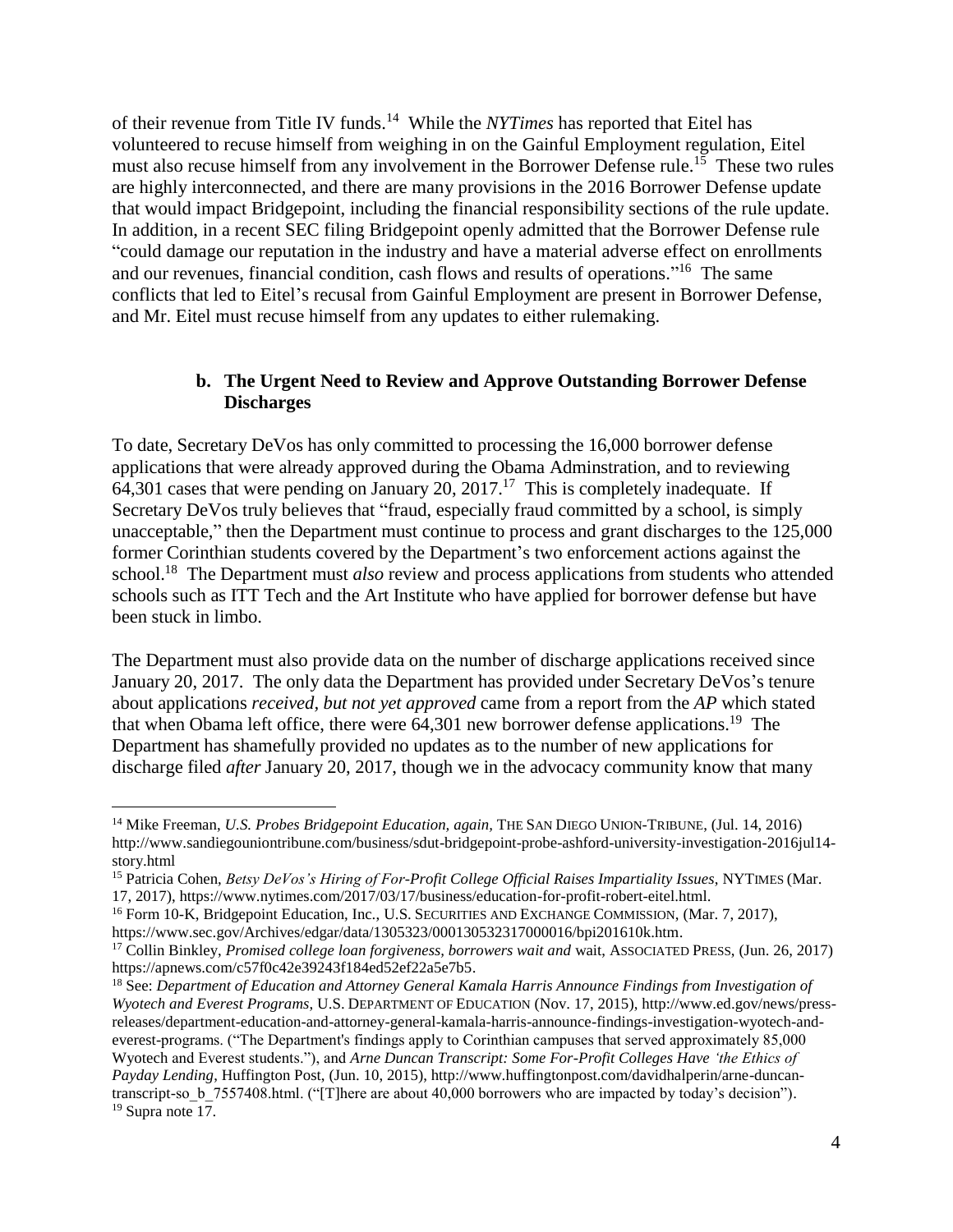new applications have been filed. Finally, the Department must immediately respond to the bipartisan Senate call for basic information on borrower defense and closed school discharges.<sup>20</sup>

If the Department fails to provide relief to these students, it will reduce the incentive the decades-old Borrower Defense regulation provides to the Department itself, to ensure that they are monitoring schools appropriately on the front end, and preventing scams from happening in the first place.

## **c. Forced Arbitration and Class Action Bans**

The 2016 Borrower Defense rule update prohibited the use of forced arbitration clauses at schools that receive federal financial aid. Forced arbitration is a practice that denies students the right to hold their school accountable in court when it breaks the law. Delaying this rule and opening it up to revisions sought by the for-profit college industry will mean that countless students wronged by their schools will be denied access to their day in court.

The rule's provisions on forced arbitration and class action bans are necessary to ensure taxpayers and defrauded students are not left to bear the cost of wrongdoing by for-profit schools that violate the law. As the Education Department's Inspector General recently concluded, "If the new borrower defense regulations are enforced, [the Education Department's Office of Federal Student Aid] should receive important, timely information from publicly traded, private for-profit, and private non-profit schools that experience triggering events or conditions," and "make it easier for FSA to obtain financial protection...from Title IV schools that may be at increased risk of potential closure."<sup>21</sup> Had Corinthian students had access to the courts and the Department of Education obtained a letter of credit from the company, taxpayers would not now be on the hook for the more than \$550 million in federal student loan discharges for former Corinthian students.

These provisions will also help root out fraud and widespread misconduct by ensuring schools cannot bury student claims in secret proceedings. Legal claims brought by students – individually or as a class – function as a market-based mechanism to ensure the costs created by systemic misconduct fall solely on the bad actor school, rather than being borne by the entire industry, taxpayers, or defrauded students. Since arbitration clauses often also bar students from making their allegations public, forced arbitration allows bad actors to pocket millions in profits from fraudulent practices, and in fact, gain a competitive edge in the marketplace by ripping off students. There is no justification for delaying implementation for these provisions when the majority of for-profit colleges continue to require students to sign mandatory arbitration clauses and class action bans that allow fraud to continue undetected for years and force innocent parties to bear the cost.

 $\overline{a}$ 

<sup>&</sup>lt;sup>20</sup> Senators Cortez Masto, Heller to Education Secretary Devos: Don't Break Promise To Veterans Exploited By For-Profit Colleges, U.S. SENATOR CATHERINE CORTEZ MASTO AND U.S. SENATOR DEAN HELLER (May 31, 2017), https://www.cortezmasto.senate.gov/news/press-releases/cortez-masto-heller-to-education-secretary-devos-dontbreak-promise-to-veterans-exploited-by-for-profit-colleges.

<sup>21</sup> *Federal Student Aid's Processes for Identifying At-Risk Title IV Schools*

*and Mitigating Potential Harm to Students and Taxpayers*, UNITED STATES DEPARTMENT OF EDUCATION, OFFICE OF INSPECTOR GENERAL, (Feb. 24. 2017)

https://www2.ed.gov/about/offices/list/oig/auditreports/fy2017/a09q0001.pdf.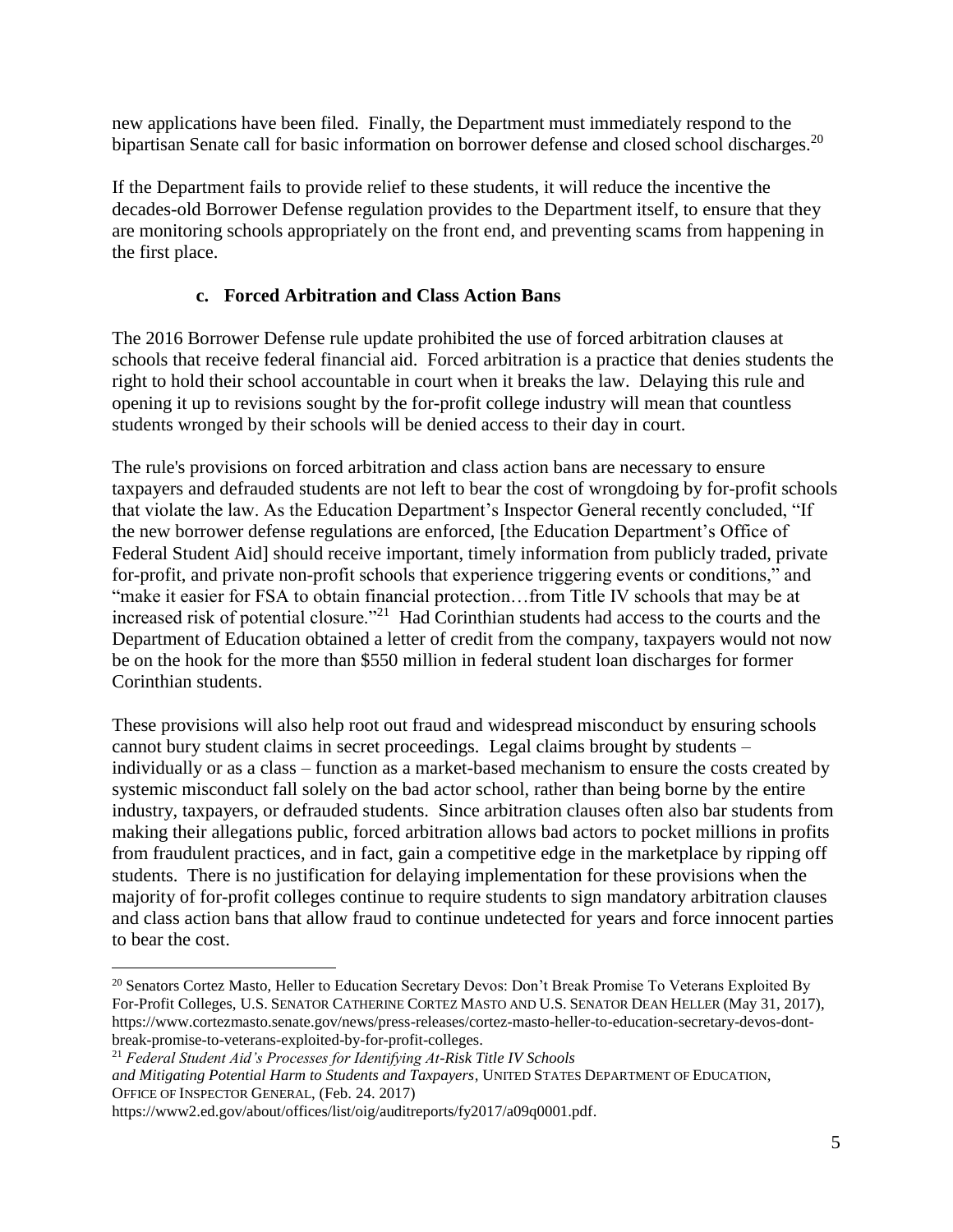## **d. Closed School Discharges**

If an institute of higher education closes while a student was still enrolled, or if the student had withdrawn from the school within 120 days of its closure, they are eligible for a closed school discharge. Students failing to know their rights has led to only 6% of eligible borrowers submitting closed school discharges in the past. $^{22}$ 

The 2016 update to the Borrower Defense rule was due to solve this problem by giving students automatic closed school discharges if three years had passed since their school closed, and they had not transferred any credits to comparable programs. The 2016 Borrower Defense rule update was due to being providing these automatic closed school discharges to eligible students beginning July 1, 2017. Secretary DeVos's delay of the rule, which has been contested in court, is actively preventing defrauded students from getting the closed school discharges they are owed.

In an attempt to justify this betrayal of students, the Department spins it as a savings to the taxpayer, noting that the rule delay would "avoid these significant costs to the Federal government and ultimately the Federal taxpayer."<sup>23</sup> Taxpayer savings borne on the backs of students defrauded by an institution that collapsed under the weight of its own fraud are nothing to celebrate. They are savings paid for by the ruined lives of students and their families, who remain buried in debt for degrees that are now worthless. More puzzling, still, is the fact that the Department portends it cares about saving money in this case, but is evidently unconcerned with the \$1.3 billion it would cost the government over ten years to dismantle the Gainful Employment rule, according to a July 2016 Congressional Budget Office analysis.

# **III. Gainful Employment**

Americans for Financial Reform also opposes the Department's decision to create a new negotiated rulemaking on the Gainful Employment rule. The Gainful Employment rule advances a common-sense principle: schools that consistently leave students worse off than when they first enroll should not receive federal financial aid. The rule works to ensure that taxpayers are not subsidizing schools that bury their students in debt for a useless degree. The first set of Gainful Employment's career education program rates, published in January 2017, make clear the utility of this data.<sup>24</sup> Some of the programs that consistently left students with more debt than they could repay were at schools that have since collapsed, such as Westwood College and ITT Tech.

 $\overline{a}$ <sup>22</sup> 81 Fed. Reg. at 39369.

<sup>23</sup> 82 Fed. Reg. 27, 621 (June 16, 2017).

<sup>24</sup> *Education Department Releases Final Debt-to-Earnings Rates for Gainful Employment Programs*, U.S. DEPARTMENT OF EDUCATION, (Jan. 9, 2017) https://www.ed.gov/news/press-releases/education-departmentreleases-final-debt-earnings-rates-gainful-employment-programs.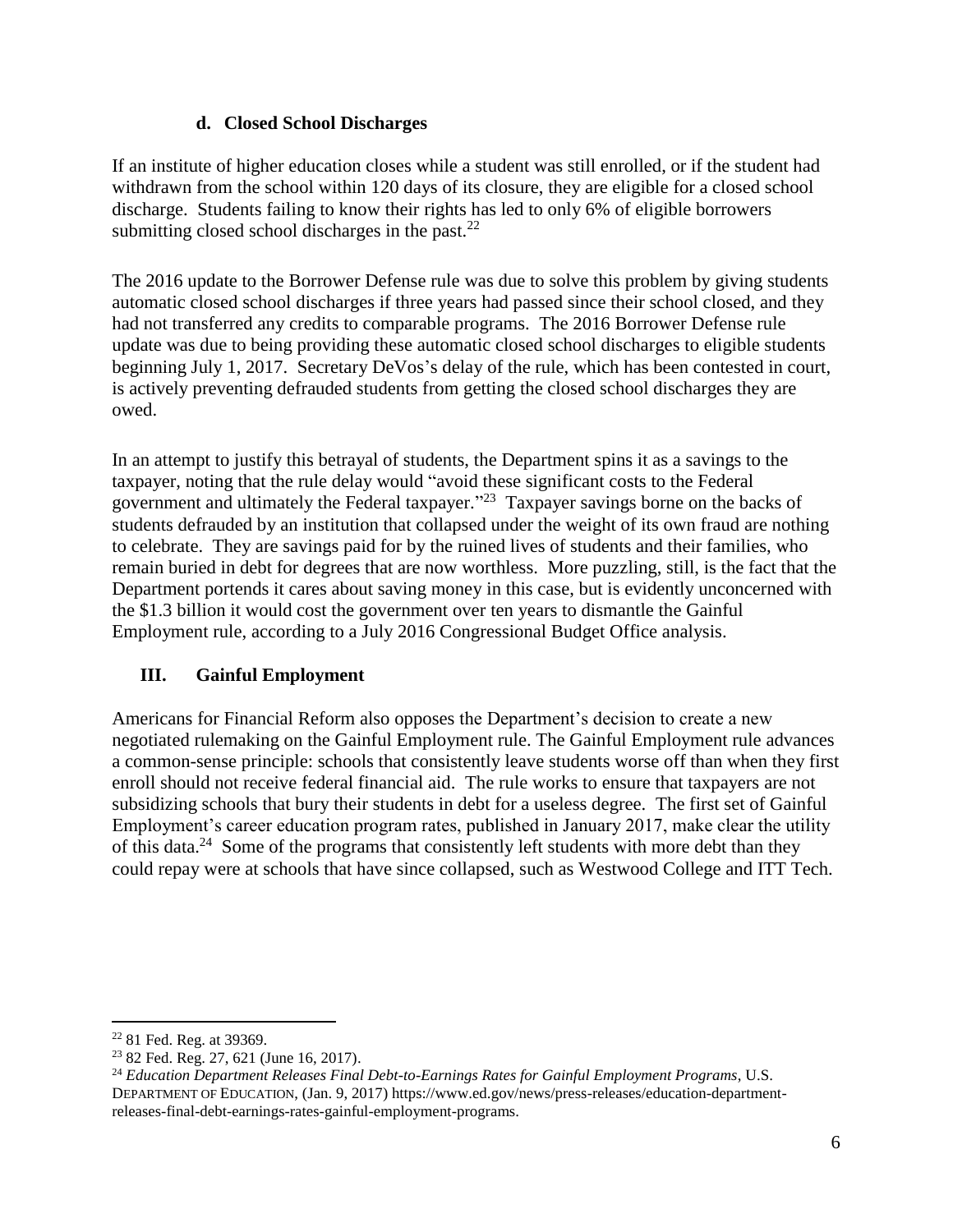Prior to its collapse, ITT faced lawsuits and investigations<sup>25</sup> from regulators<sup>26</sup> and law enforcement alike.<sup>27</sup>

Former Corinthian student Jessica King, a member of the Debt Collective who graduated from Everest Newport in 2008 has repeatedly stated that had she been aware of either the investigations, poor job placement rates, or poor repayment rates at her campus, she would have never attended. In a personal correspondence, she pointed out a July 2014 *NYTimes* article noting that Everest Newport would have failed the original gainful employment standard.<sup>28</sup> Without the kinds of pre-emptive protections for students provided by the gainful employment rule, as well as the warnings for students in the  $2016$  borrower defense update,  $29$  students like Ms. King only discover once it's too late that employers will not hire graduates of her school,<sup>30</sup> and that her resume was better without the Everest degree on it.<sup>31</sup>

# **IV. Conclusion**

Dismantling the Gainful Employment and Borrower Defense rules will do nothing more than unleash a new wave of waste, fraud and abuse. This country teaches its citizens that Education is a path to a better life. For far too many years, allowing Title IV funds to flow to institutions engaging in fraud have turned this dream into a nightmare. The Department has a choice of where it goes next. If it continues down this path of re-opening gainful employment and borrower defense its legacy will be damning students to lives full of poverty, while making executives of proprietary institutions into millionaires. We sincerely hope this Department chooses a different path.

 $\overline{a}$ <sup>25</sup> Form 8-K, ITT Education Services, Inc., U.S. SECURITIES AND EXCHANGE COMMISSION, (Sep. 18, 2015) https://www.sec.gov/Archives/edgar/data/922475/000092247515000033/form8\_k.htm.

<sup>26</sup> *CFPB Sues For-Profit College Chain ITT for Predatory Lending*, CONSUMER FINANCIAL PROTECTION BUREAU, (Feb. 26, 2014) https://www.consumerfinance.gov/about-us/newsroom/cfpb-sues-for-profit-college-chain-itt-forpredatory-lending/.

 $^{27}$  New Mexico v. ITT Educational Servs., Inc, No. D-202-CV-2014 (Bernalillo Cty. Ct., N.M.)

<sup>&</sup>lt;sup>28</sup> Kevin Carey, *Corinthian Colleges Is Closing. Its Students May Be Better Off as a Result*, NYTIMES (July 2, 2014), http://www.nytimes.com/2014/07/03/upshot/corinthian-colleges-is-closing-its-students-may-be-better-off-as-aresult.html. (See: "To end up in these categories, programs must have terrible results. At Corinthian-owned Everest College's Newport News, Va., campus, for example, more than 500 students completed the medical assistant certificate program during the 2007-08 and 2008-09 school years. After hitting the job market, they earned an average of \$12,553 per year in 2011. Since 90 percent of full-time medical assistants are paid at least \$21,080 per year, according to the Bureau of Labor Statistics, this suggests that many of these students couldn't get jobs in their field at all. The 10-month program costs 'about \$20,000,' according to a telephone representative whom I spoke to this week only after an online representative refused to tell me the price, saying, 'I don't have access to that information.' It's not surprising that a third of all the program's borrowers defaulted on their loans."). <sup>29</sup> [81 FR 39400.](https://www.federalregister.gov/articles/2016/06/16/2016-14052/student-assistance-general-provisions-federal-perkins-loan-program-federal-family-education-loan#p-795)

<sup>&</sup>lt;sup>30</sup> Aimee Picchi, *Feeling burned, for-profit college grads want loans erased*, CBS: MONEY WATCH (Jan. 27, 2016), [http://www.cbsnews.com/news/feeling-burned-for-profit-college-grads-want-loans-erased/.](http://www.cbsnews.com/news/feeling-burned-for-profit-college-grads-want-loans-erased/) (See: "After graduation, she sent out 150 resumes but didn't get a bite. Finally, she asked a doctor for honest feedback and was told that the school had a negative reputation. He offered to hire her as a receptionist, but said he couldn't hire her as a medical assistant.").

<sup>31</sup> Casey Quinlan, *Why Graduates Of For-Profit Colleges Are Struggling To Pay Back Student Loans*, THINK PROGRESS (Sept. 14, 2015), [http://thinkprogress.org/education/2015/09/14/3700687/the-recession-changed-the-face](http://thinkprogress.org/education/2015/09/14/3700687/the-recession-changed-the-face-of-student-debt-but-regulators-have-been-slow-to-react/)[of-student-debt-but-regulators-have-been-slow-to-react/.](http://thinkprogress.org/education/2015/09/14/3700687/the-recession-changed-the-face-of-student-debt-but-regulators-have-been-slow-to-react/) (Jessica King was "advised by a potential employer that she should remove Everest from her resume").